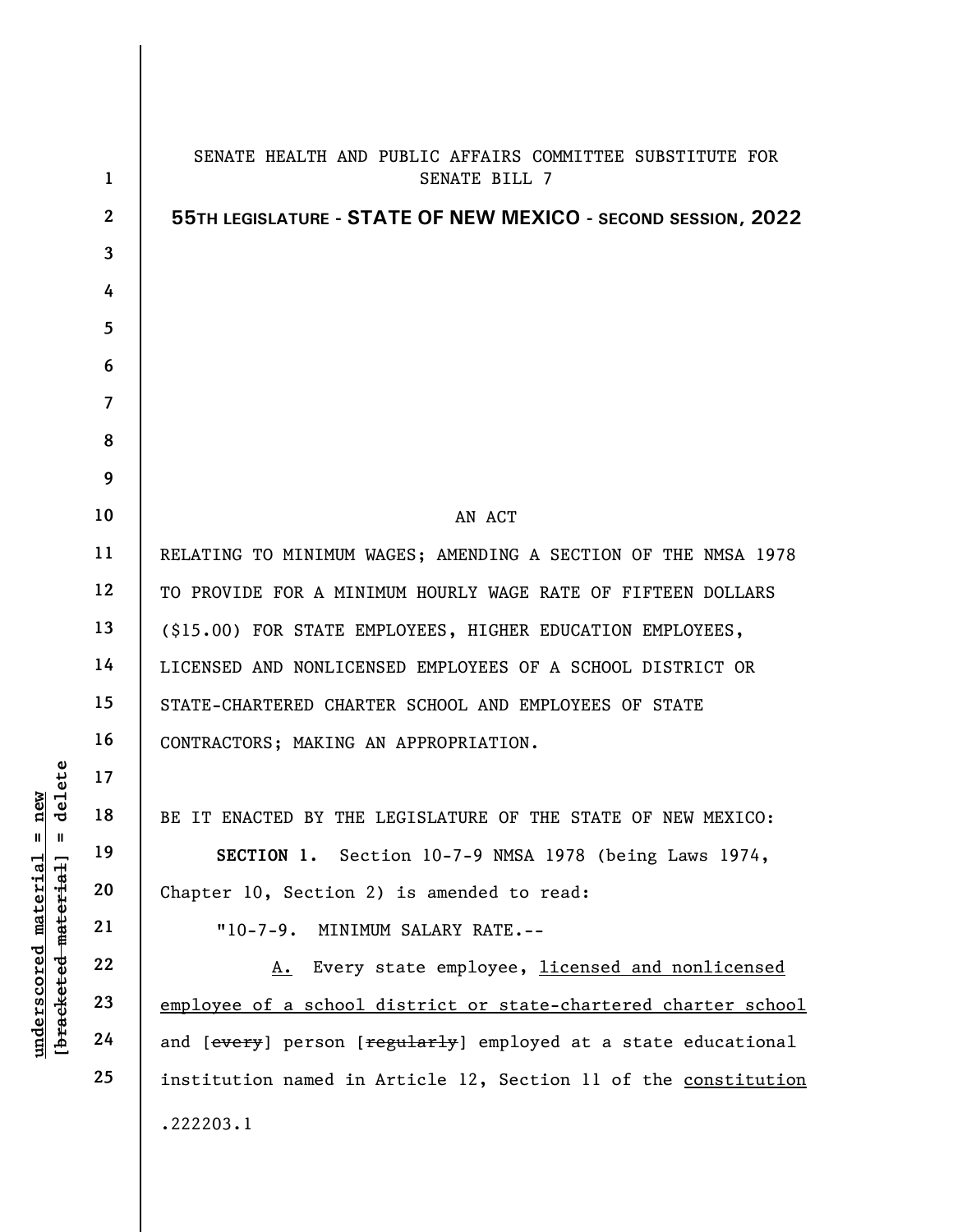SHPAC/SB 7

of New Mexico [constitution, except student employees as defined by the board of educational finance] shall receive a salary at a rate equal to at least [four hundred dollars (\$400) per month] fifteen dollars (\$15.00) per hour.

5 6 7 8 9 10 11 B. Any contractor of a contract that takes effect on or after the effective date of this 2022 act that is with the state, a school district or state-chartered charter school or a state educational institution named in Article 12, Section 11 of the constitution of New Mexico shall pay each person employed under that contract no less than a minimum wage rate of fifteen dollars (\$15.00) per hour."

12

13

14

15

16

17

18

19

20

21

22

23

24

25

1

2

3

4

SECTION 2. APPROPRIATION.--

A. Eighty-five million dollars (\$85,000,000) is appropriated from the general fund to the department of finance and administration for expenditure in fiscal year 2023 for salary increases to provide a minimum wage at a rate equal to at least fifteen dollars (\$15.00) per hour to:

underscored material extend to the definition of the set of the set of the set of the set of the set of the set of the set of the set of the set of the set of the set of the set of the set of the set of the set of the set (1) permanent legislative employees, including permanent employees of the legislative council service, legislative finance committee, legislative education study committee, legislative building services, the house and senate, house and senate chief clerks' offices and house and senate leadership;

(2) all judges, magistrates and judicial permanent employees; all district attorneys' permanent .222203.1

 $- 2 -$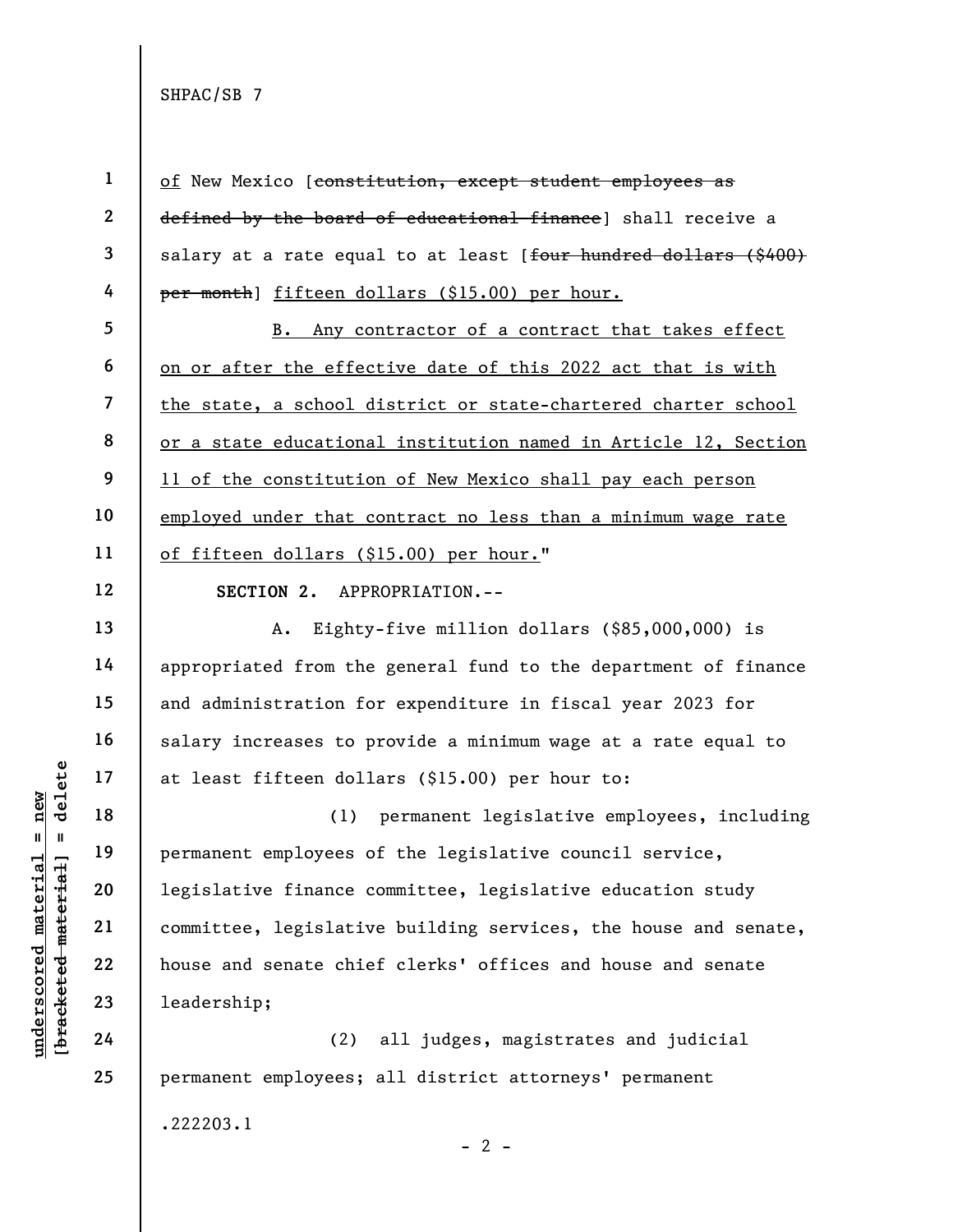SHPAC/SB 7

underscored material = new [bracketed material] = delete 1 2 3 4 5 6 7 8 9 10 11 12 13 14 15 16 17 18 19 20 21 22 23 24 25 employees; and all public defender department permanent employees, judicial child support hearing officers and judicial special commissioners; (3) incumbents in agencies governed by the Personnel Act, the New Mexico state police career pay system, the office of the attorney general employees, workers' compensation judges and executive exempt employees; (4) the higher education department and the boards of regents of state educational institutions named in Article 12, Section 11 of the constitution of New Mexico for all higher education faculty and staff of two-year and fouryear public post-secondary educational institutions, the New Mexico military institute, the New Mexico school for the blind and visually impaired and the New Mexico school for the deaf; and (5) the public education department and school districts for all public education department staff and all licensed and nonlicensed employees of a school district or state-chartered charter school. B. The salary increases shall be effective the first full pay period beginning on or after July 1, 2022. C. If a law is enacted during the second session of the fifty-fifth legislature to provide salary increases to state employees, the salary increases provided for in Section 1 of this act shall take effect prior to the salary increases .222203.1  $-3 -$